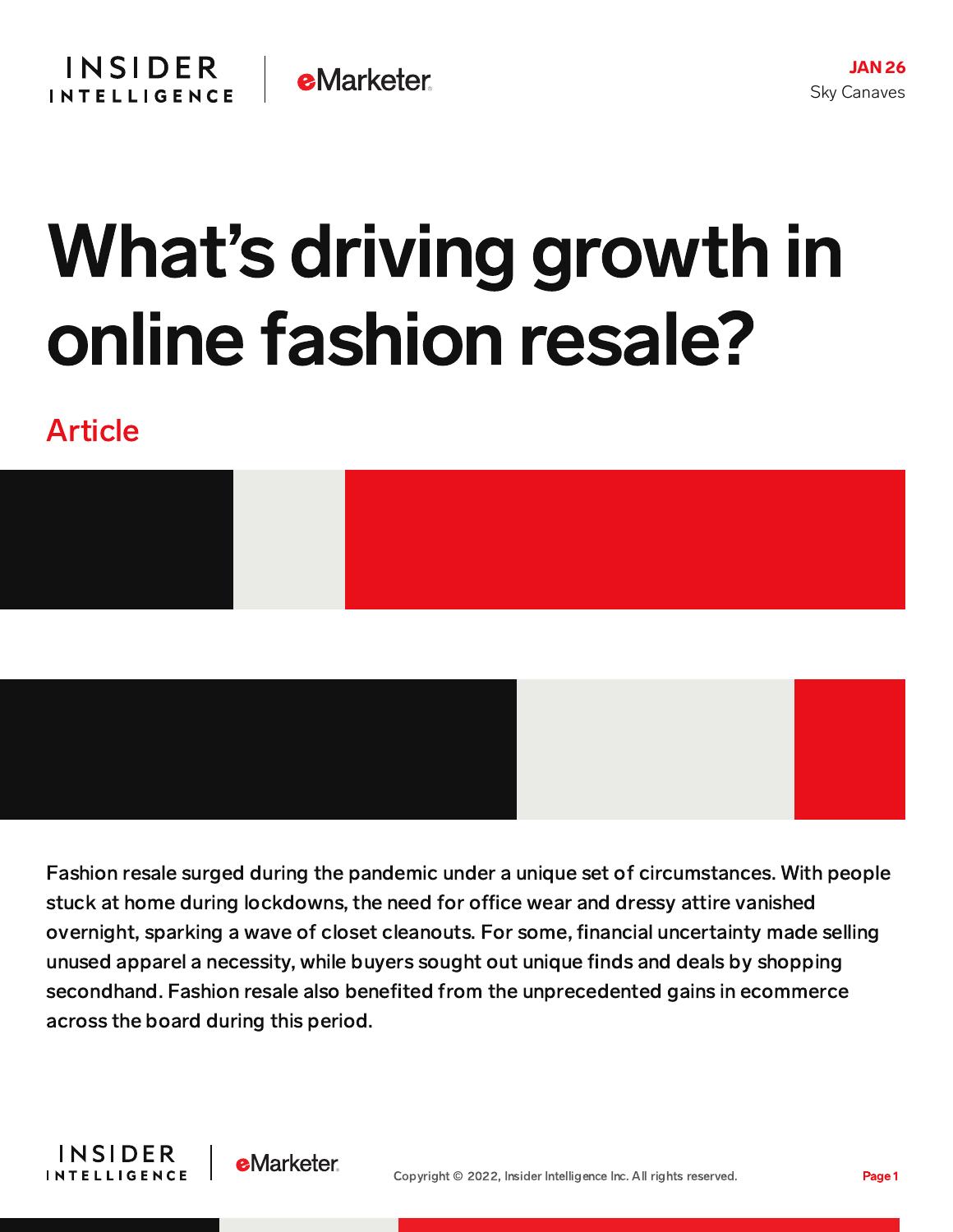## **Retail Ecommerce Sales in the US, 2019-2025** trillions, % change, and % of total retail sales



Note: 2019-2025 CAGR=18.4%; includes products or services ordered using the internet, regardless of the method of payment or fulfillment; excludes travel and event tickets, payments such as bill pay, taxes, or money transfers, food services and drinking place sales, gambling, and other vice goods sales Source: eMarketer, May 2021

T11666

INSIDER

**INTELLIGENCE** 

**e**Marketer

eMarketer | InsiderIntelligence.com

These shifts coincided with younger consumers emerging as a major force in fashion retail. Resale benefits from Gen Z's commitment to sustainable consumption, its love of thrifting,